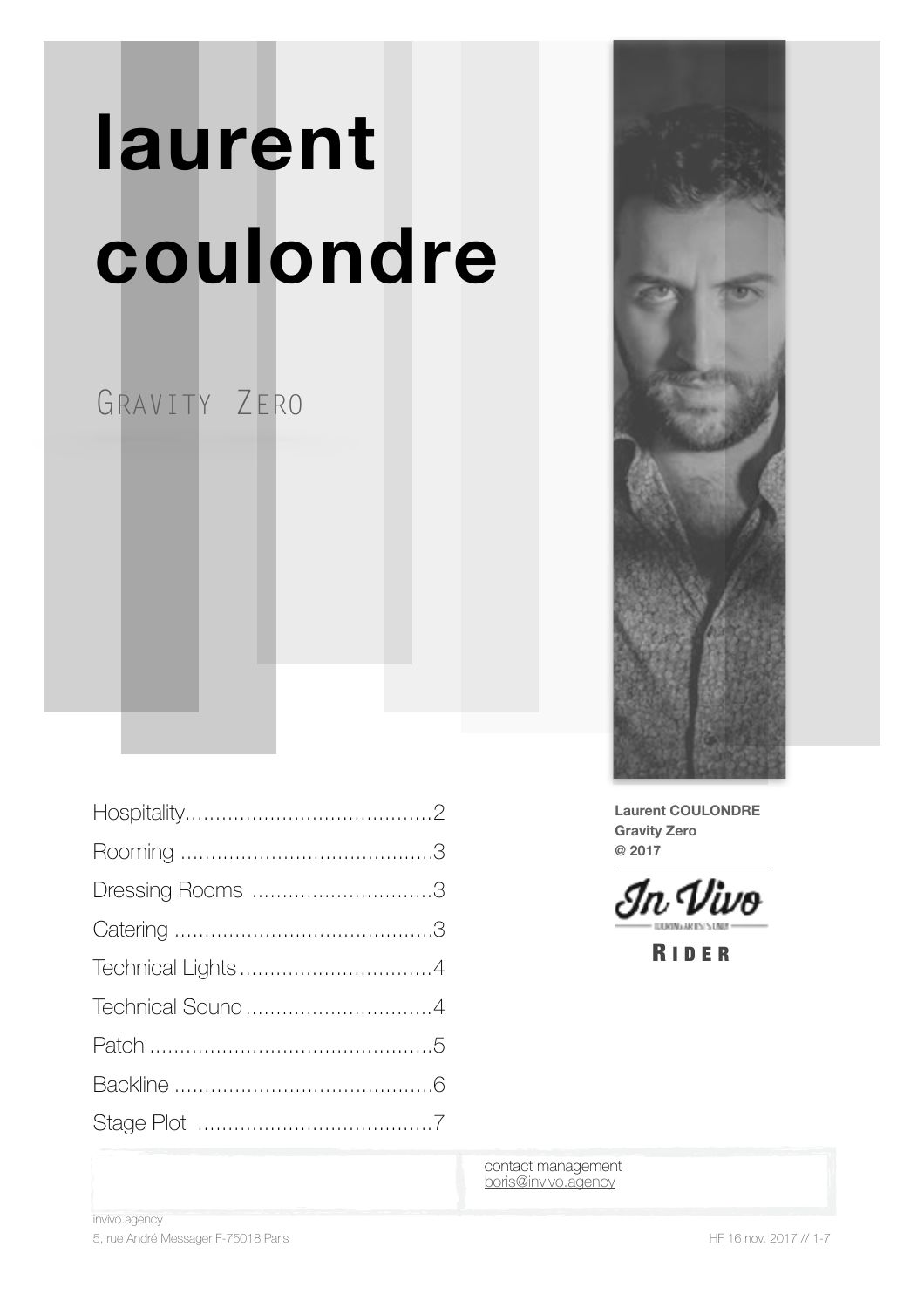<span id="page-1-0"></span>This RIDER represents the requirements of the ARTIST on the attached contract. Please read it carefully. This rider has to be signed by the PRODUCER and the PURCHASER.

**Laurent COULONDRE Gravity Zero @ 2017**



R IDER

#### **HOSPITALITY**

‣ The name of the band has to be mentioned and observed on all communication mediums made by PURCHASER and his partners, as followed:

#### \*\*\*Laurent COULONDRE - GRAVITY ZERO\*\*\*

- ‣ **Photos** : photographers can take pictures during the first three (3) songs & 'encores', without flashs and with respect of Artists and audience.
- ‣ **Recordings** : all recordings audio and video of soundcheck or concert are formally prohibited, except with a unique and separate contract signed in advance with PRODUCER. This term is also due for « backup » recordings.

You are greeting 2 people (3 if a manager is coming). We are in need - at least and for assisting the Artists - of local staff who will be available from our arrival to our departure :

#### line-up

Laurent COULONDRE : keyboards

Martin WANGERMÉE : drums

| <b>TECHNICAL CREW SUPPLIED BY PURCHASER</b>         |  |
|-----------------------------------------------------|--|
| general director                                    |  |
| electrician - with full knowledge of the location - |  |
| sound technician                                    |  |
| light technician                                    |  |

#### **TRANSFERS**

‣ Please manage transfers between train stations or airports to concert hall and hotel. Please, provide us a confortable car with an experienced driver.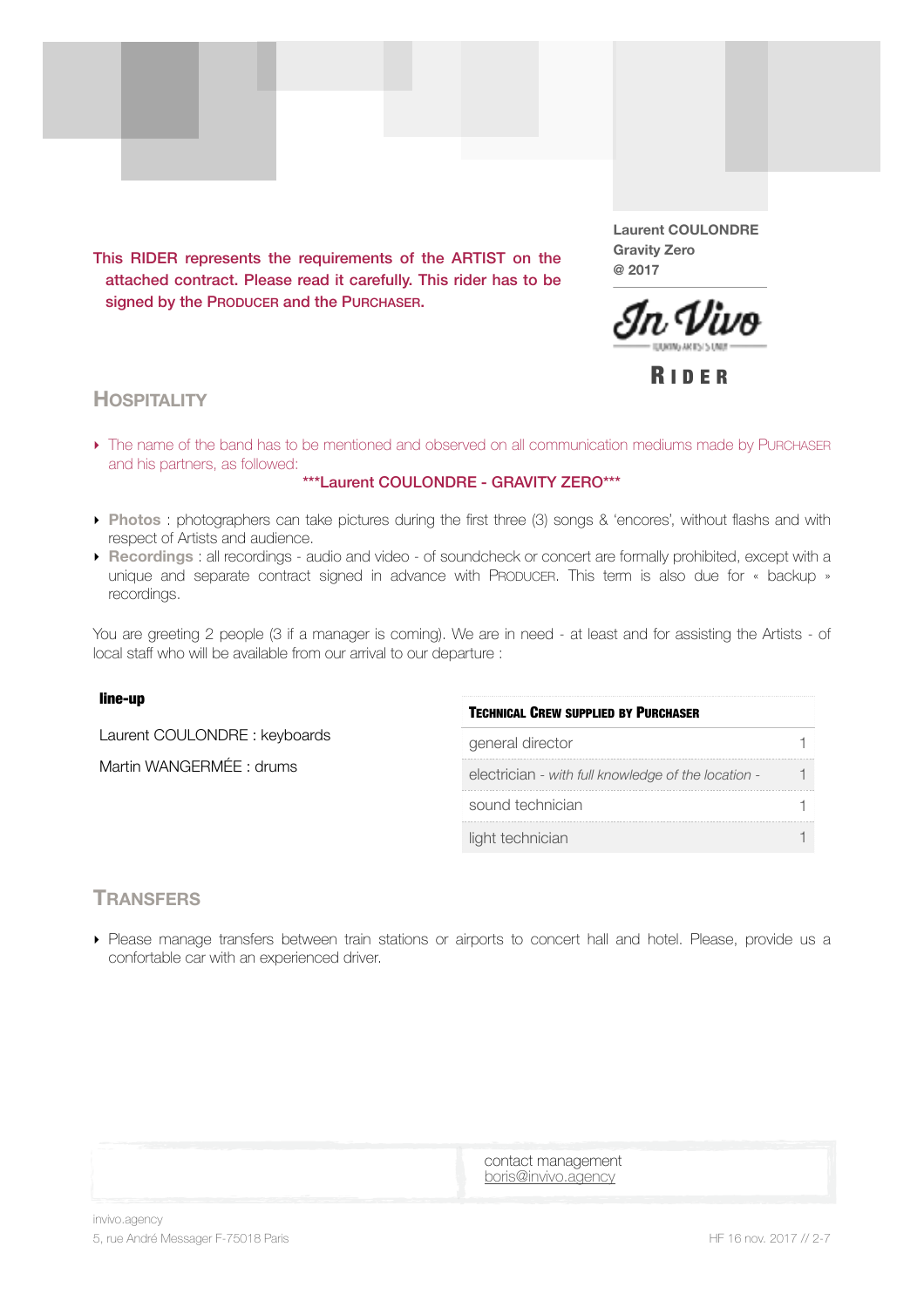#### **3-STAR - MINIMUM - HOTEL**

**Laurent COULONDRE Gravity Zero @ 2017**



R IDER

| Laurent COULONDRE   single / double bed |                     |                        |
|-----------------------------------------|---------------------|------------------------|
| Martin WANGERMÉE                        | single / double bed |                        |
| Management*                             | single / double bed | TBC by production team |

#### <span id="page-2-0"></span>**ROOMING**

PURCHASER agrees to provide a 3\* minimum hotel, quiet and nearby the concert hall : 2 rooms 3\*\*\* (3 if a manager is coming)

- ‣ with free high-speed web connection in the rooms
- ‣ with full breakfast

#### <span id="page-2-1"></span>**DRESSING ROOMS**

▶ Dressing rooms can be locked

Please, provide as soon as crew arrival : 

#### 1 dressing room with capacity for 3 or 4 persons

- ‣ access to the rooms will be forbidden to anybody out of the crew
- ‣ rooms can be heated and comfortably furnished (sofa, club chair, etc.)
- ‣ pease provide us WiFi access or wired connection
- ‣ we need in the rooms and on stage :

#### 2 black towels + 4 half-liter mineral water

#### <span id="page-2-2"></span>**CATERING**

«buffet» will be ordered in the dressing room or nearby, as soon as our arrival and will be composed of :

- ‣ fresh seasonal fruits, dried fruits, almonds, dark chocolate… (no sweets, please)
- ‣ coffee, tea, herbal tea, fruit juice and mineral water
- ‣ Belgian beers, old rum (Diplomatico, Kraken, Clément…) will be appreciated

#### **DINER**

 $\rightarrow$  for 2 persons (3 if a manager is coming)

Thank you for offering - after the concert (except if it is very late) - a hot meal (starter + main course + dessert ) per person with a bottle of quality red wine. Please provide coffee or tea after dinner, please.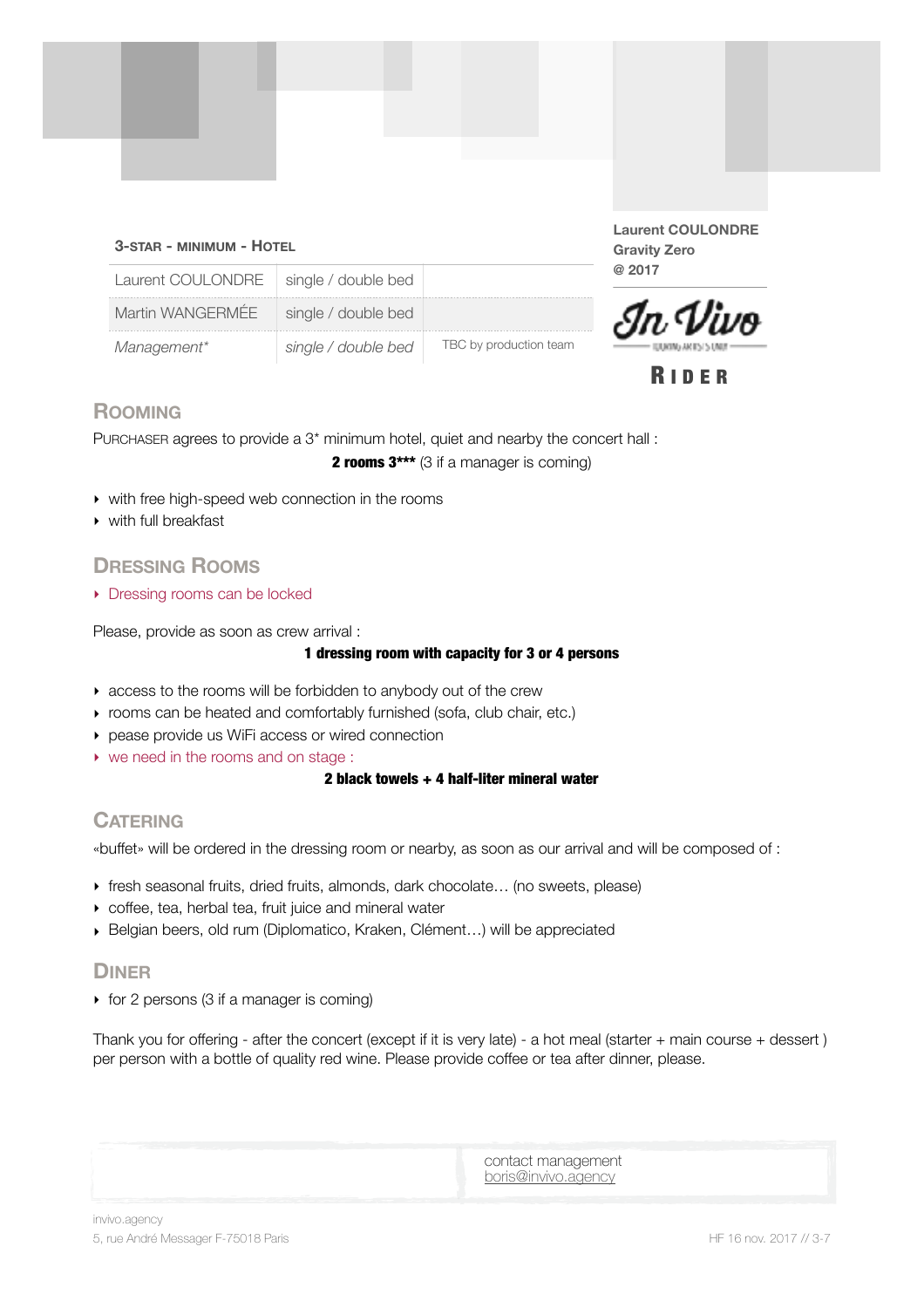

#### 2h set up + 1h soundcheck

Light equipment has to be qualitative and quiet. Sound equipment has to be at professional grade and free of hum and noise.

The equipments has to be settled before our arrival.

## <span id="page-3-0"></span>R IDER TECHNICAL **LIGHTS**

▶ We don't travel with a light technician

**Laurent COULONDRE Gravity Zero @ 2017**



Please, set up a light design according to the duo and with our « style » in mind. You will do the concert. Thank you to opt for a qualitative and sober play. If there is automated lights, minimise motions and changes, please. N.B : fog is OK.

#### <span id="page-3-1"></span>TECHNICAL **SOUND**

- ‣ We don't travel with a sound technician
- ‣ PURCHASER need to provide equipments (except if mentioned with \*\*)

#### PA

The sound system must be high-quality professional brand with fitted amplification -headroom-.

- ‣ in stereo with calibrated processors
- ‣ designed according to the room and the audience / covering audience area with uniform sound
- $\rightarrow$  the system can raise 102 db(A) on all the audience area without distorsion
- ‣ line-array systems with subwoofers are preferred

#### F.O.H

Mixing position must be optimal -i.e not under a balcony or in a control booth- That to optimise technicians workflow and authorise accurate listening

- ‣ professional mixing desk 24/8/2 minimum analog (with outboards) or digital
- ▶ EQ systems for PA and monitors circuits
- ‣ please, do not hesitate to provide talkbacks to help exchange

#### **MONITORING**

▶ 4 indentical monitors speakers (wedges) from a renowned brand 12" or 15" on 2 stereo channels

#### **PATCH**

• as a guide - lets have a look after

#### B ACKLINE

- ‣ PURCHASER need to provide equipments as mentioned into the dedicated listing
- ▶ Please, confirm us by advance the good way for that.
- ‣ Drummer is carrying a Nord Drum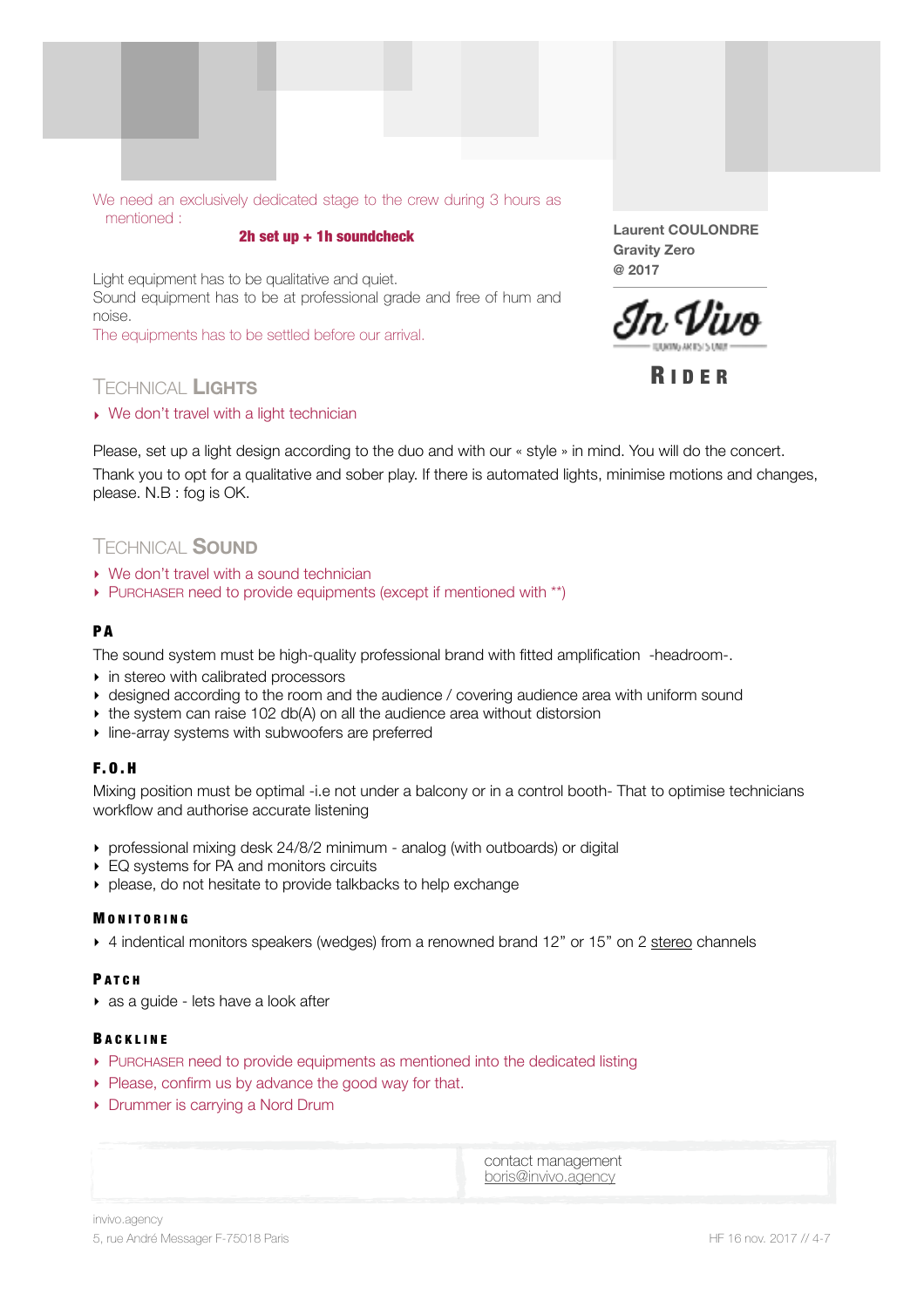\*Microphones, stands et cables must be in perfect working order.

**Laurent COULONDRE Gravity Zero @ 2017**



## <span id="page-4-0"></span><sup>R</sup> IDER **PATCH** Microphones & Di

| CH             | <b>STAGE SOURCE</b>            | <b>MICS</b>             | 48V | <b>STAND</b> | <b>POSITION</b> |
|----------------|--------------------------------|-------------------------|-----|--------------|-----------------|
| 1              | <b>Kick</b>                    | D112                    |     | short boom   | stage left      |
| $\mathbf{2}$   | Snare                          | <b>SM 57</b>            |     | short boom   |                 |
| 3              | OH L                           | <b>KM 184</b>           |     | tall boom    |                 |
| $\overline{4}$ | OH <sub>R</sub>                | <b>KM 184</b>           |     | tall boom    |                 |
| 5              | SPDSX / NORD DRUM - left       | $D^*$                   |     |              |                 |
| 6              | SPDSX / NORD DRUM - right      | $D^*$                   |     |              |                 |
| $\overline{7}$ | Rhodes - left                  | <b>SM 57</b>            |     | short boom   | stage right     |
| 8              | Rhodes - right (if 2 amps)     | <b>SM 57</b>            |     | short boom   |                 |
| $\Theta$       | Korg VOLCA BASS                | $D^*$                   |     |              |                 |
| 10             | LESLIE High / Nord C2D - left  | SM 57 / DI*             |     | tall boom    |                 |
| 11             | LESLIE High / Nord C2D - right | SM 57 / DI*             |     | tall boom    |                 |
| 12             | LESLIE Low / Nord C2D          | MD 421 / DI LESLIE 3300 |     | short boom   |                 |
| 13             | <b>MOOG</b>                    | $D^*$                   |     |              |                 |
| 14             | <b>PIANO Low</b>               | 4099 / C 414 / KM 184   |     | tall boom    |                 |
| 15             | PIANO High                     | 4099 / C 414 / KM 184   |     | tall boom    |                 |
| 16             | Piano FX                       | **direct XLR            |     |              |                 |
| 17             | Vocal LAURENT (speak)          | <b>SM 58</b>            |     | tall boom    | stage right     |
|                |                                | *preferred Radial J48   |     |              | 2017 rev1       |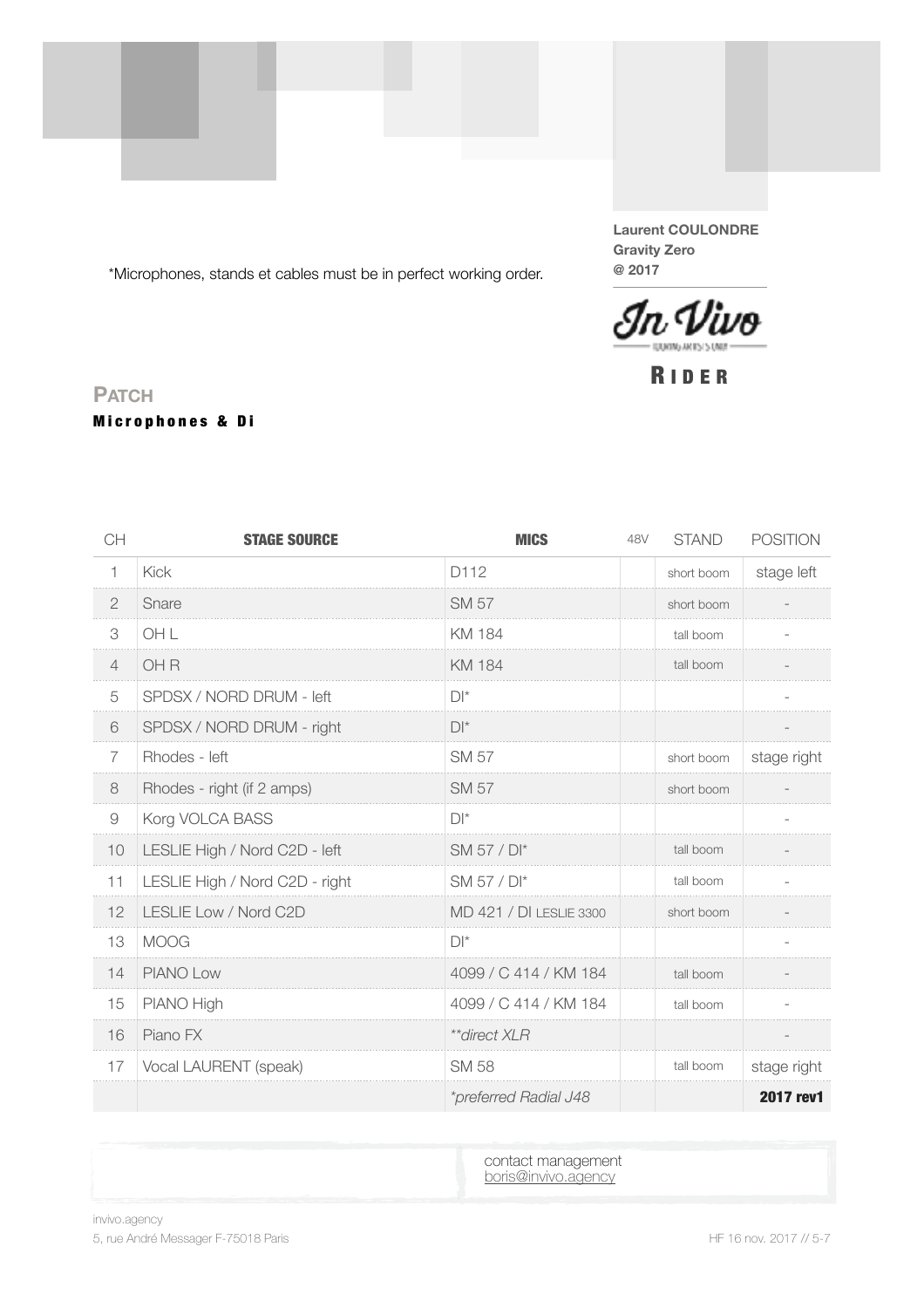**Laurent COULONDRE Gravity Zero @ 2017**



#### <span id="page-5-0"></span>**BACKLINE**

‣ PURCHASER need to provide equipments as mentioned below.

R IDER

| <b>DESIGNATION</b>                                  | Q              | <b>NOTES</b>                                      |
|-----------------------------------------------------|----------------|---------------------------------------------------|
| <b>Keyboards</b>                                    |                | Laurent COULONDRE                                 |
| Grand Piano - i.e Yamaha CFX                        | 1              |                                                   |
| Fender Rhodes Mark I                                |                |                                                   |
| Fender Twin Reverb 65'                              | $\overline{2}$ | minimum 1                                         |
| Nord C2D                                            | 1              |                                                   |
| LESLIE 3300 + Leslie 11 pin cable                   | 1              |                                                   |
| Yamaha FC7 - volume pedal                           |                |                                                   |
| Roland PK-9 / Studiologic MP-113 / Hammond          | $\mathbf{1}$   | XPK 200L / Ketron K8 - MIDI pedal keys            |
| Moog Minimoog (new model D) + stand                 | $1+1$          |                                                   |
| piano stool                                         | 1              | adjustable                                        |
| <b>Drums</b>                                        |                | Martin WANGERMÉE                                  |
| vintage GRETSCH or LUDWIG - 60's/70's -             |                | or top-range Yamaha / Sonor (SQ2)                 |
| Bass drum 20"                                       | 1              | beat head POWERSTROKE / resonant head with a hole |
| rack tom 12"                                        |                | white coated head                                 |
| floor tom $14" +$ floor tom $16"$                   | $1 + 1$        | white coated head                                 |
| snare drum $14 \times 5$ " // wood shell // + stand | $1+1$          | white coated head                                 |
| Bass drum pedal Yamaha                              | $\overline{2}$ |                                                   |
| Hi-Hat pedal Yamaha                                 |                |                                                   |
| cymbal stand                                        | $2+2$          | 2 booms - 2 straights                             |
| drum throne Roc'n Soc                               | 1              | no back                                           |
| drum carpet $3 \times 2$ m                          | 1              |                                                   |